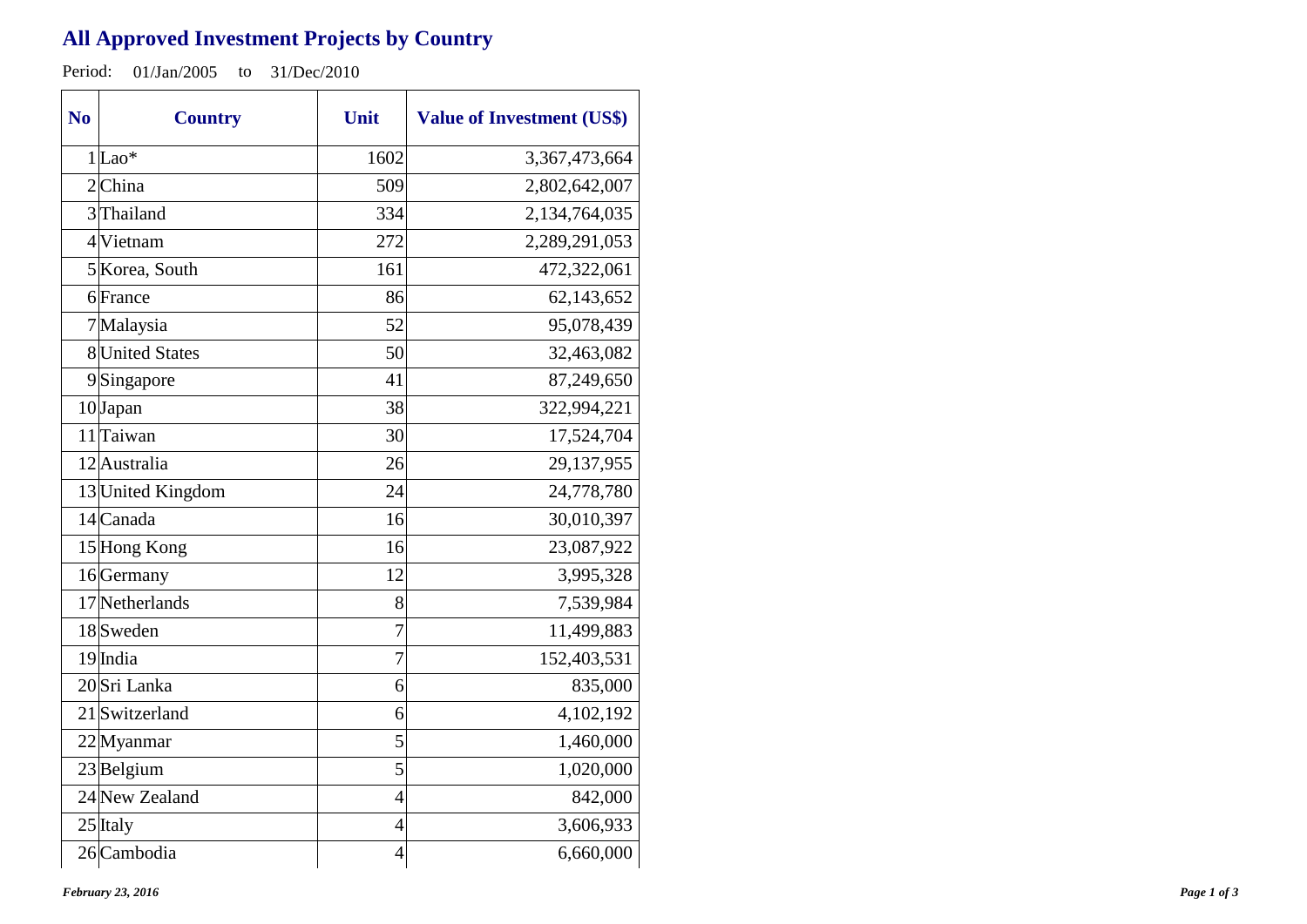| N <sub>0</sub> | <b>Country</b>                  | Unit           | <b>Value of Investment (US\$)</b> |
|----------------|---------------------------------|----------------|-----------------------------------|
|                | 27 Norway                       | 3              | 345,535,550                       |
|                | 28 Korea, North                 | 3              | 750,000                           |
|                | 29 Pakistan                     | 3              | 489,784                           |
|                | 30 Hungary                      | 3              | 380,000                           |
|                | 31 Philippines                  | $\overline{2}$ | 200,000                           |
|                | 32 Russia                       | $\overline{c}$ | 13,817,500                        |
|                | 33 Indonesia                    | $\overline{2}$ | 106,000,000                       |
|                | 34 Bolivia                      | $\overline{2}$ | 230,000                           |
|                | 35 Nepal                        | $\overline{2}$ | 200,000                           |
|                | 36 Bangladesh                   |                | 100,000                           |
|                | 37 Burkina Faso                 |                | 1,530,000                         |
|                | 38 Denmark                      | 1              | 168,300                           |
|                | 39 Israel                       |                | 1,020,000                         |
|                | 40 Tajikistan                   | 1              | 1,000,000                         |
|                | 41 Turkey                       | 1              | 100,000                           |
|                | 42 Mali                         | 1              | 40,000,000                        |
|                | 43 Panama                       |                | 1,750,000                         |
|                | 44 International Finance Corpor | 1              | 1,590,000                         |